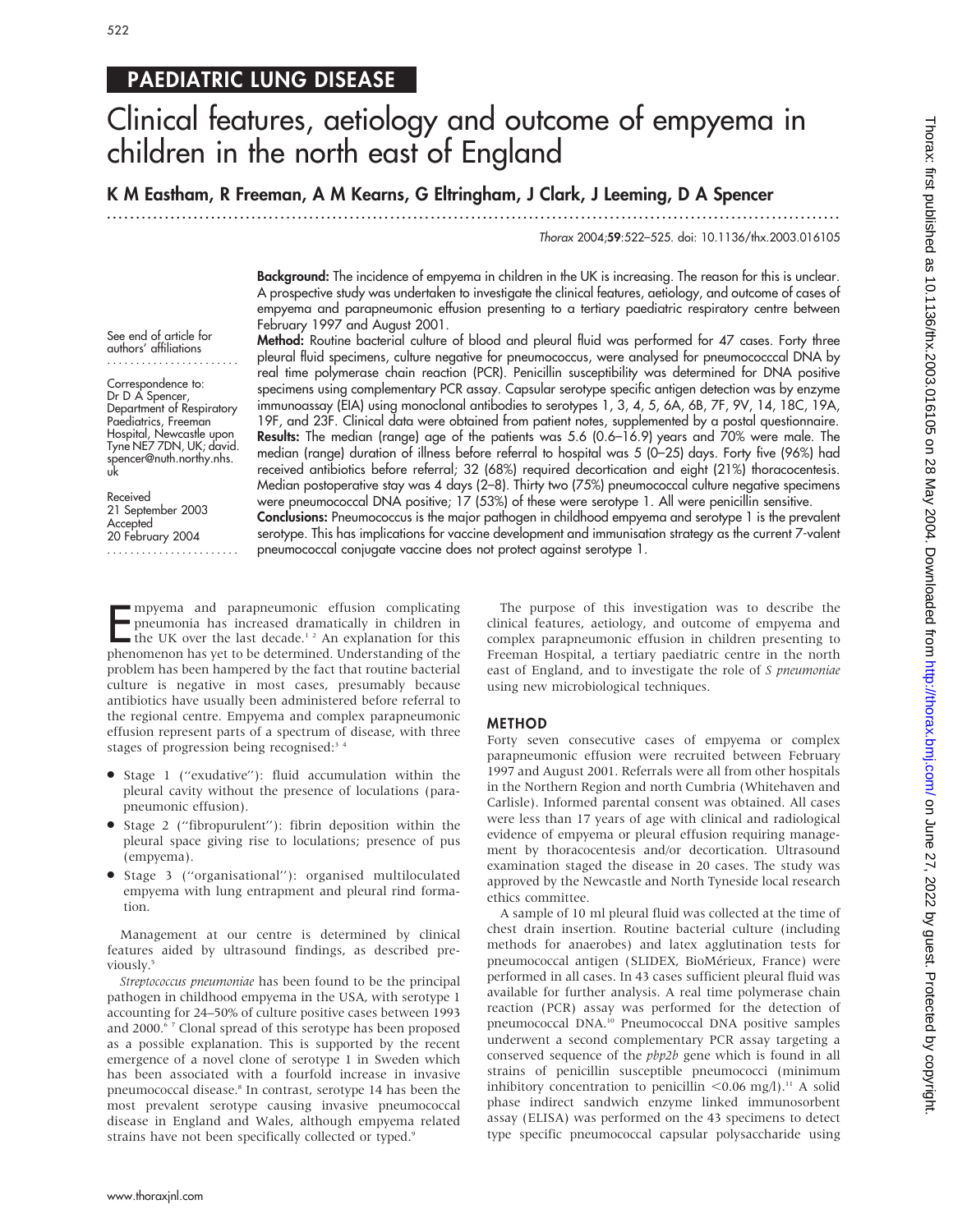monoclonal antibodies against types 1, 3, 4, 5, 6A, 6B, 7F, 9V, 14, 18C, 19A, 19F and 23F (donated by Wyeth Vaccines).

Demographic and clinical data included age, sex, past medical history, duration of illness at presentation and referral, microbiological and radiological investigations, antibiotic use, length of hospital stay, and clinical outcome. Spirometric tests were performed at least 1 year after decortication in 11 of 16 children aged more than 5 years in May 2001. Data were collected by a postal questionnaire issued in October 2001 (3–56 months after admission to hospital) on work or school absence of family members during the acute illness.

### RESULTS

#### Clinical features

Figure 1 illustrates case frequency, and the age distribution of the 47 children is shown in fig 2. The median age was 5.6 years (range 0.6–16.9); the male:female ratio was 2:1. Thirty one of the children (66%) had been previously fit and well; four had a concurrent infection at time of presentation (three varicella zoster and one Campylobacter gastroenteritis); eight had experienced a significant previous respiratory morbidity (three bronchiolitis, three recurrent respiratory tract infection, two asthma); two had a haematological malignancy and were undergoing chemotherapy; and two children had a chronic neurological disability with impaired mobility (spastic quadriplegia and metachromatic leucodystrophy).

The median duration of illness before admission to hospital was 5 days (range 0–25) and the median primary hospital stay was 3 days (range 0–14). Forty five cases (96%) had received antibiotics before transfer; 29 (61%) had received an antibiotic combination which included a cephalosporin and 22 (47%) included a penicillin.

#### Laboratory findings

A pathogen was implicated in 36 of the 47 cases (31 S pneumoniae; one dual infection with S pneumoniae and cytomegalovirus; one Staphylococcus aureus; one Streptococcus pyogenes; one Streptococcus viridans; and one Mycobacterium tuberculosis). All children had a blood culture taken at Freeman Hospital and six were positive (five S pneumoniae and one S viridans). All five cases with pneumococcal positive blood cultures were subsequently shown to have DNA evidence of pneumococcal infection in the pleural fluid. Routine bacterial culture of pleural fluid was negative in 44 cases (94%). Three specimens were culture positive: one Staphylococcus epidermidis which was considered to be a contaminant, one S pyogenes, and one S aureus in a child with a coexistent lung abscess. Mycobacterium tuberculosis (TB) was diagnosed by PCR in one child with an operative finding of pleural plaques in whom there was histological evidence of necrotising granulomata. Cytomegalovirus was isolated from viral culture of pleural fluid in a further child, performed because she had acute lymphoblastic leukaemia (ALL) and was undergoing chemotherapy.



Figure 2 Age distribution of cases of empyema and parapneumonic effusion.

Pneumococcal latex agglutination antigen testing was positive in 12 of 47 cases, all accounted for on PCR. Sufficient pleural fluid was available for further analysis in 43 of the 47 cases (fig 3). All were negative for S pneumoniae on routine culture. Pneumococcal DNA was identified by PCR in 32 cases (75%), illustrating the poor sensitivity of pneumococcal latex agglutination testing relative to PCR. Additional molecular analysis showed the presence of the conserved sequence associated with penicillin susceptibility in all 32 specimens. Figure 4 shows the serotype distribution.

#### Management

Surgical management formed the mainstay of treatment. Unsuspected lung abscess was an operative finding in seven cases. Pneumococcus serotype 1 was confirmed in three cases, serotype 14 in two cases, and serotype 3 in one case of lung abscess. Thirty two children (68%) required decortication including four cases managed initially by thoracocentesis. A further eight patients required thoracocentesis alone. Three children were managed initially with intrapleural urokinase but this failed to effect clinical resolution in two patients in whom decortication was subsequently required.

The median postoperative time to defervescence was less than 24 hours (range 0–6 days). Median stay in the intensive care unit for the cohort was less than 24 hours (range 1–48) and median postoperative inpatient stay was 4 days (range 2–8). Five children were found to be anaemic, three of whom were given a blood transfusion and two oral iron. Two children were found to have pre-renal failure secondary to hypovolaemia. Renal function was normal at discharge following appropriate fluid management. T cell lymphoblastic lymphoma was diagnosed in one child in whom a pleural effusion recurred 10 days after discharge.



Fiaure 1 Number of cases of childhood empyema and parapneumonic effusion presenting to Freeman Hospital, February 1997 to August 2001.



Figure 3 Detailed microbiological analysis of 43 pleural fluid specimens.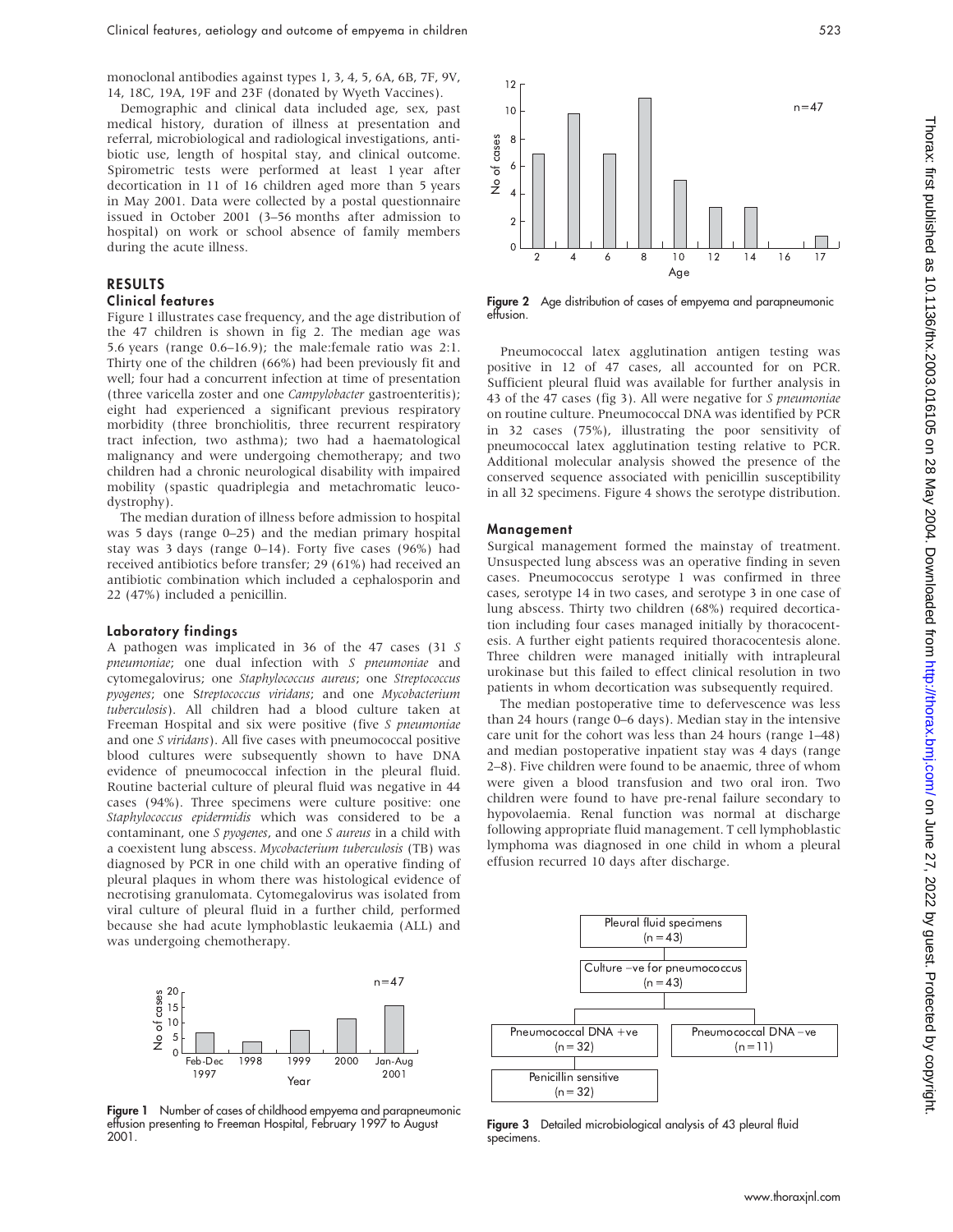

Figure 4 Pneumococcal serotype distribution of culture negative cases.

#### **Outcome**

The children were reviewed as outpatients 1 month after discharge. Forty one (87%) children were clinically well, three were undergoing chemotherapy for haematological malignancy, two had experienced persistent cough, and one persistent cough and breathlessness with exercise. Seven children had low specific antibody titres in convalescence (one pneumococcus, Haemophilus influenzae B (Hib) and tetanus; two pneumococcus and Hib; one pneumococcus and tetanus; two pneumococcus ; one tetanus). One child had low Ig $G_2$ . The median age of the six children with low pneumococcal titres was 2.4 years (range 1.6–6.4). Serotyping was performed in five of these cases, confirming that infection was due to pneumococcus (serotype 1 in three children, serotype 14 in one; and serotype 3 in one).

The parental questionnaire was returned in 60% of cases. The duration of time reported to have been missed from work for employed parents as a direct result of the child's illness, and missed from school or nursery school for children old enough to attend, was based on a 5 day week from the beginning of onset of symptoms. A median of 10 working days (range 1–30) were lost for 17 fathers, 30 working days (range 4–75) lost for 15 mothers, and 30 school or nursery school days (range 10–75) missed by 20 children.

Lung function tests were repeated in 11 of 16 children aged more than 5 years at least 1 year following decortication. Ten had reproducible flow-volume loops. The median forced expiratory volume in 1 second (FEV<sub>1</sub>) was 85% predicted (range 70–108), median forced vital capacity (FVC) was 90% predicted (range  $64-100$ ), and median FEV<sub>1</sub>/FVC  $84\%$ predicted (range 71–100) according to a standard reference range.12 A diagnosis of asthma was made in the three children with an obstructive defect, all of whom had evidence of reversibility with a bronchodilator.

#### DISCUSSION

An increase in the incidence of empyema in the UK has been reported since 1995, but the aetiology has been largely unknown.<sup>12</sup> A similar trend in certain geographical areas of the USA has been attributed to pneumococcal serotype 1 in culture positive cases.<sup>67</sup>

The tertiary referral system in the UK differs from the USA where children present directly to the hospital for management of their empyema. In our series the median time before presentation to hospital was 5 days and 96% of children had received antibiotics before referral to our centre. It is therefore not surprising that routine culture of pleural fluid and blood was negative in most cases. This study benefits from the investigation of pneumococcal aetiology and serotype in culture negative cases. It parallels the culture positive US experience and thus confirms the role of S pneumoniae as the principal pathogen in childhood empyema in the UK, with type 1 being the dominant serotype.

Most of the children had no predisposing risk factors to infection. While parapneumonic effusion is the most common cause of a pleural effusion in children, it is important to consider other diagnoses as illustrated by our finding of a case of TB and another of haematological malignancy.

Surgical management was associated with a favourable outcome. The median postoperative stay was 4 days with defervesence within 24 hours; 87% of cases were well at 1 month follow up. Lung function tests were normal in seven children old enough to cooperate at least 1 year following decortication, and three children with an obstructive defect had coexistent asthma and evidence of reversibility with a bronchodilator.

We observed an increase in the number of cases of empyema and parapneumonic effusion in 2001 relative to previous years (fig 1), and this trend has continued with a further 28 cases presenting to Freeman Hospital between August 2001 and July 2003. It is important to speculate why this has occurred and why serotype 1 might be re-emerging with such virulence in western societies.

The median age of our series was 5.6 years. This is consistent with the US data $67$  and suggests that either type 1 pneumococcus has increased virulence in childhood pneumonias or that a virulent clone of pneumococcus has emerged in the community. Serotypes 1, 2 and 3 were responsible for 75% of bacteraemia in the western world in the early 20th century.<sup>13 14</sup> Serotype 1 is seen now most commonly in developing countries such as Rwanda and Eygpt.15 It has been suggested that poverty, overcrowding, and decreased availability of antibiotics have resulted in the increased prevalence of this serotype in the developing world,<sup>16</sup> although this does not explain its emergence in the affluent state of Utah in the USA.7 Patients with pneumonia complicated by a pleural effusion are more likely to be older, of white race, and have chest pain on presentation than patients with uncomplicated pneumonia.<sup>6</sup> We propose that serotype 1 pneumococci have a characteristic that facilitates persistence of the organism in infected tissue.

Pneumococcal vaccination has been offered in the routine immunisation schedule in the USA since the year 2000.<sup>17</sup> The 7-valent pneumococcal vaccine protects against serotypes 4, 6B, 9V, 14, 18C, 19F, and 23F but not serotype 1. It could be argued that introduction of the vaccine has favoured the proliferation of novel clones not covered by it. However, this could not account for the observations made in US studies<sup>67</sup> in patients recruited before the introduction of widespread vaccination or for our observations, as the 7-valent pneumococcal conjugate vaccine has only recently been introduced in high risk groups in the UK.<sup>18</sup> Furthermore, the incidence of complicated community acquired pneumonia has been reported to have decreased since the introduction of the 7 valent pneumococcal conjugate vaccine in the USA.<sup>19</sup>

Selection is unlikely to be driven by antibiotic resistance as all the strains are penicillin sensitive (cephalosporins were used most widely in our study population). We hypothesise that the phenomenon of antibiotic tolerance, whereby bacteria evade the killing action of the antibiotic without an increase in the minimum inhibitory concentration (MIC), may be a potential explanation for the re-emergence of serotype 1 in western societies.<sup>20</sup> Alternatively, the emerging serotype may be producing an as yet unrecognised factor important in its survival.

The factors responsible for the dominance of pneumococcal serotype 1 in childhood empyema in the UK remain to be determined. If antibiotic tolerance is found to be a